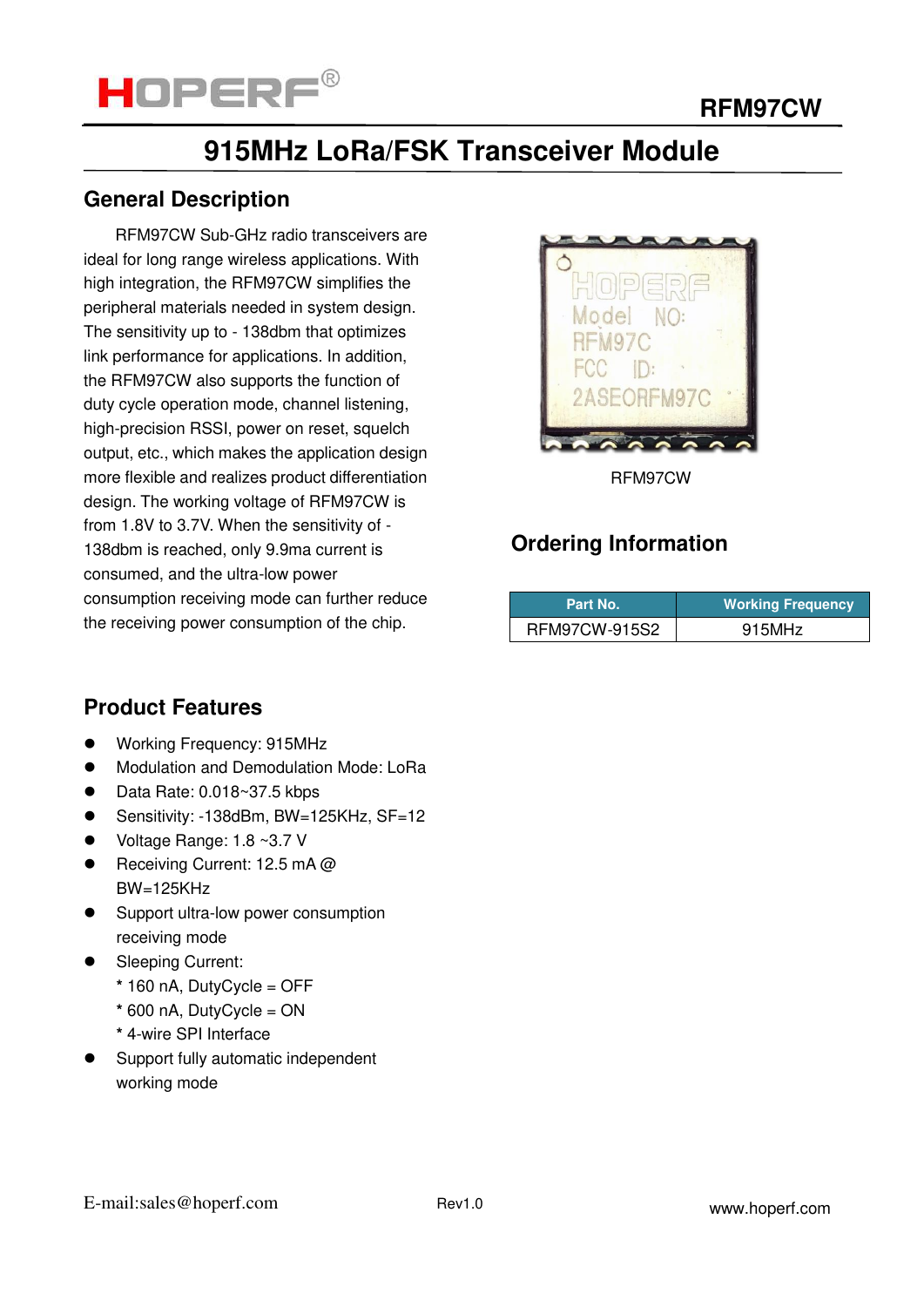

## **Applications**

- **•** Automated Meter Reading
- **•** Home and Building Automation
- ISM Band Data Communication
- $\bullet$  Industrial Monitoring and Control
- **•** Wireless Alarm and Security Systems
- **•** Remote Control Application
- **•** Intelligent Instrument
- Supply Chain and Logistics
- **•** Intelligent Agriculture
- Smart City
- **•** Retail Industry
- **•** Asset Tracking
- **•** Intelligent Streetlight
- **•** Intelligent Parking
- **•** Environmental Monitoring
- Health Monitoring

## **Module Pin Information**



**Pic 1. RFM97CW Front View**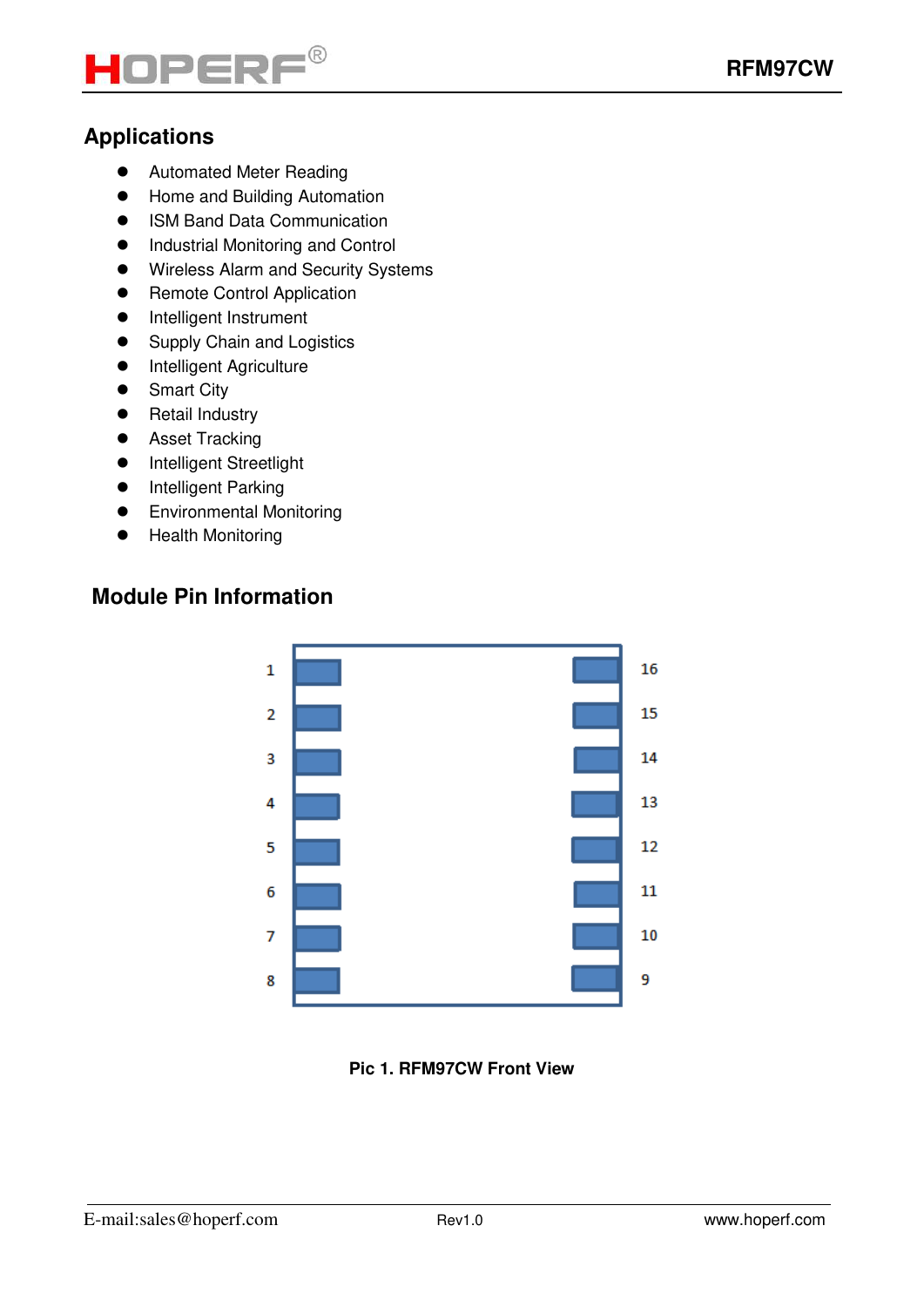#### **Table1. RFM97CW Module Pin Definition**

| <b>Pin No</b> | <b>Pin Name</b>  | <b>Description</b>                        |  |  |  |  |
|---------------|------------------|-------------------------------------------|--|--|--|--|
| 1             | DIO <sub>5</sub> | Data I / O pin, software configuration    |  |  |  |  |
| 2             | <b>RESET</b>     | Reset pin, effective at low level         |  |  |  |  |
| 3             | <b>SCK</b>       | SPI clock input                           |  |  |  |  |
| 4             | <b>MISO</b>      | SPI data output                           |  |  |  |  |
| 5             | <b>MOSI</b>      | SPI data input                            |  |  |  |  |
| 6             | <b>NSS</b>       | SPI slave input                           |  |  |  |  |
| 7             | <b>GND</b>       | Ground                                    |  |  |  |  |
| 8             | ANT              | Antenna I / O                             |  |  |  |  |
| 9             | <b>GND</b>       | Ground                                    |  |  |  |  |
| 10            | <b>GND</b>       | Ground                                    |  |  |  |  |
| 11            | 3.3V             | Power Supply 3.3V                         |  |  |  |  |
| 12            | DIO <sub>0</sub> | Data I / O pin, software configuration    |  |  |  |  |
| 13            | DIO <sub>1</sub> | Data I / O pin, software configuration    |  |  |  |  |
| 14            | DIO <sub>2</sub> | Data I / O pin, Receiving data output pin |  |  |  |  |
| 15            | DIO <sub>3</sub> | Data I / O pin, software configuration    |  |  |  |  |
| 16            | DIO <sub>4</sub> | Data I / O pin, software configuration    |  |  |  |  |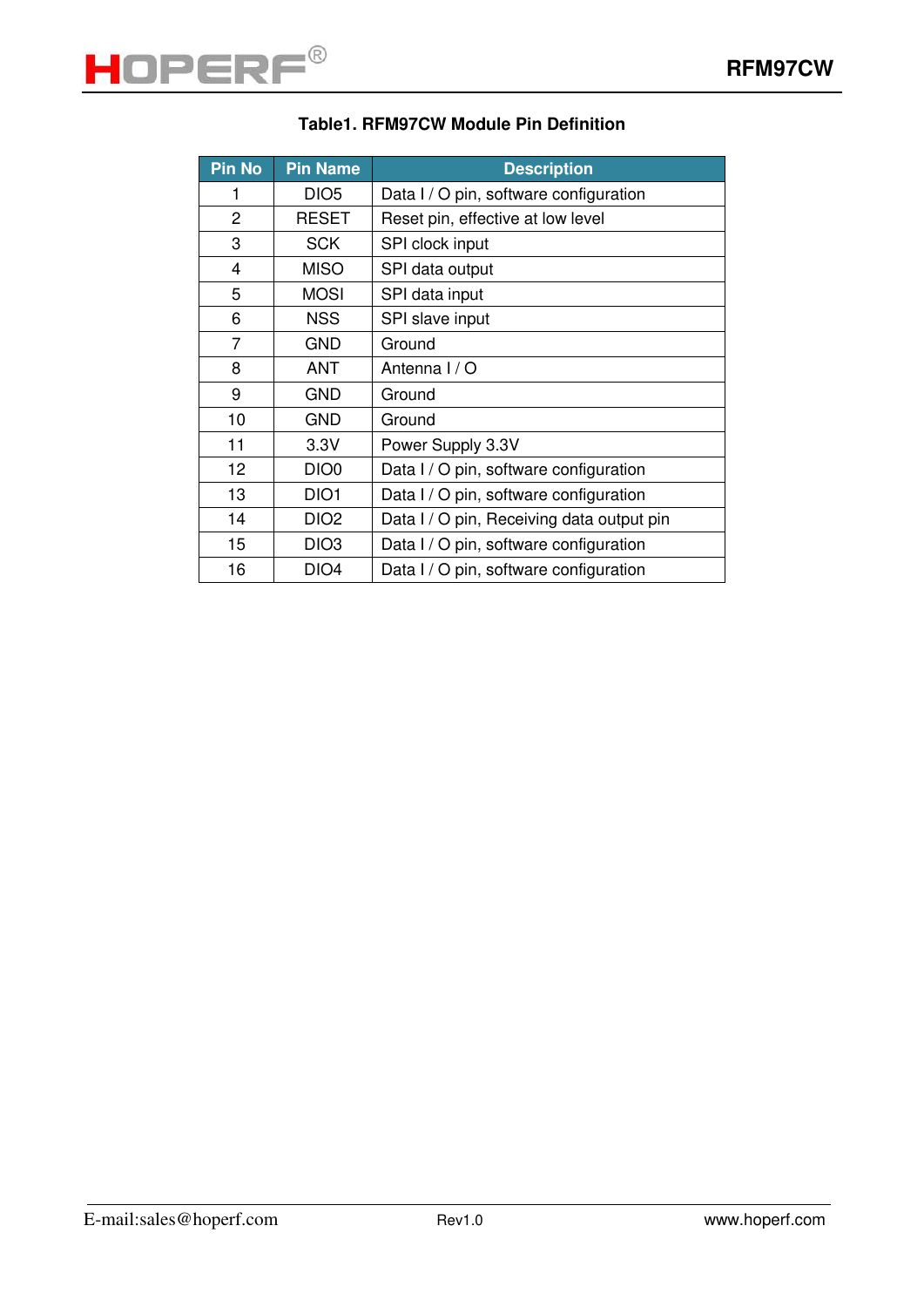## **Electrical Parameters**

Testing Conditions: Power Supply 3.3V, Temperature 25℃

#### **Table 2. Recommended operating conditions**

| <b>Parameters</b> | <b>Symbol</b> | <b>Condition</b> | <b>Min</b> | <b>Typical</b> | <b>Max</b> | <b>Unit</b>     |
|-------------------|---------------|------------------|------------|----------------|------------|-----------------|
| Working           | VDD           |                  | 1.8        | 3.3            | 3.7        |                 |
| Voltage           |               |                  |            |                |            |                 |
| Working           |               |                  | $-40$      |                | 85         | $\rm ^{\circ}C$ |
| Temperature       |               |                  |            |                |            |                 |
| Power supply      |               |                  |            |                |            | mV/us           |
| voltage slope     |               |                  |            |                |            |                 |

#### **Table 3. Absolute Rated Maximum**

| <b>Parameters</b> | <b>Symbol</b> | <b>Condition</b> | <b>Min</b> | <b>Max</b>      | <b>Unit</b>     |
|-------------------|---------------|------------------|------------|-----------------|-----------------|
| Supply Voltage    | <b>VDD</b>    |                  | $-0.5$     | 3.9             | V               |
| Interface Voltage | <b>VIN</b>    |                  | $-0.3$     | 3.3             | V               |
| Junction          | TJ            |                  | $-40$      | 125             | $\rm ^{\circ}C$ |
| Temperature       |               |                  |            |                 |                 |
| Storage           | <b>TSTG</b>   | -50              | 150        | $\rm ^{\circ}C$ |                 |
| Temperature       |               |                  |            |                 |                 |
| Welding           | <b>TSDR</b>   | At least 30s     |            | 255             | $\rm ^{\circ}C$ |
| Temperature       |               |                  |            |                 |                 |
| ESD Level[2]      | <b>HBM</b>    |                  | $-2$       | $\overline{c}$  | kV              |
| Latch Current     | @ 85 °C       |                  | $-100$     | 100             | mA              |

### **Table 4. Transmitting Parameters**

| <b>Parameters</b>                      | <b>Condition</b>  | <b>Min</b>               | <b>Typical</b> | <b>Max</b> | <b>Unit</b> |  |
|----------------------------------------|-------------------|--------------------------|----------------|------------|-------------|--|
| <b>Transmission Frequency</b><br>Range | 915 MHz           | 914.988                  | 915            | 915.012    | <b>MHz</b>  |  |
| <b>Transmitting Power</b>              | 915MHz Vbat=3.3V  |                          |                |            |             |  |
|                                        |                   | $\overline{\phantom{a}}$ | 18.3           |            | dBm         |  |
|                                        |                   | -                        |                |            |             |  |
| <b>Power Reduction</b>                 | 16.3dBm Vbat=2.7V |                          | 2              |            |             |  |
|                                        | 15.3dBm Vbat=2.4V |                          | 3              |            | dBm         |  |
|                                        | 12.3dBm Vbat=1.8V | -                        | 6              |            |             |  |
| <b>Emission Current</b>                | 915MHz            |                          | 120            | 140        | mA          |  |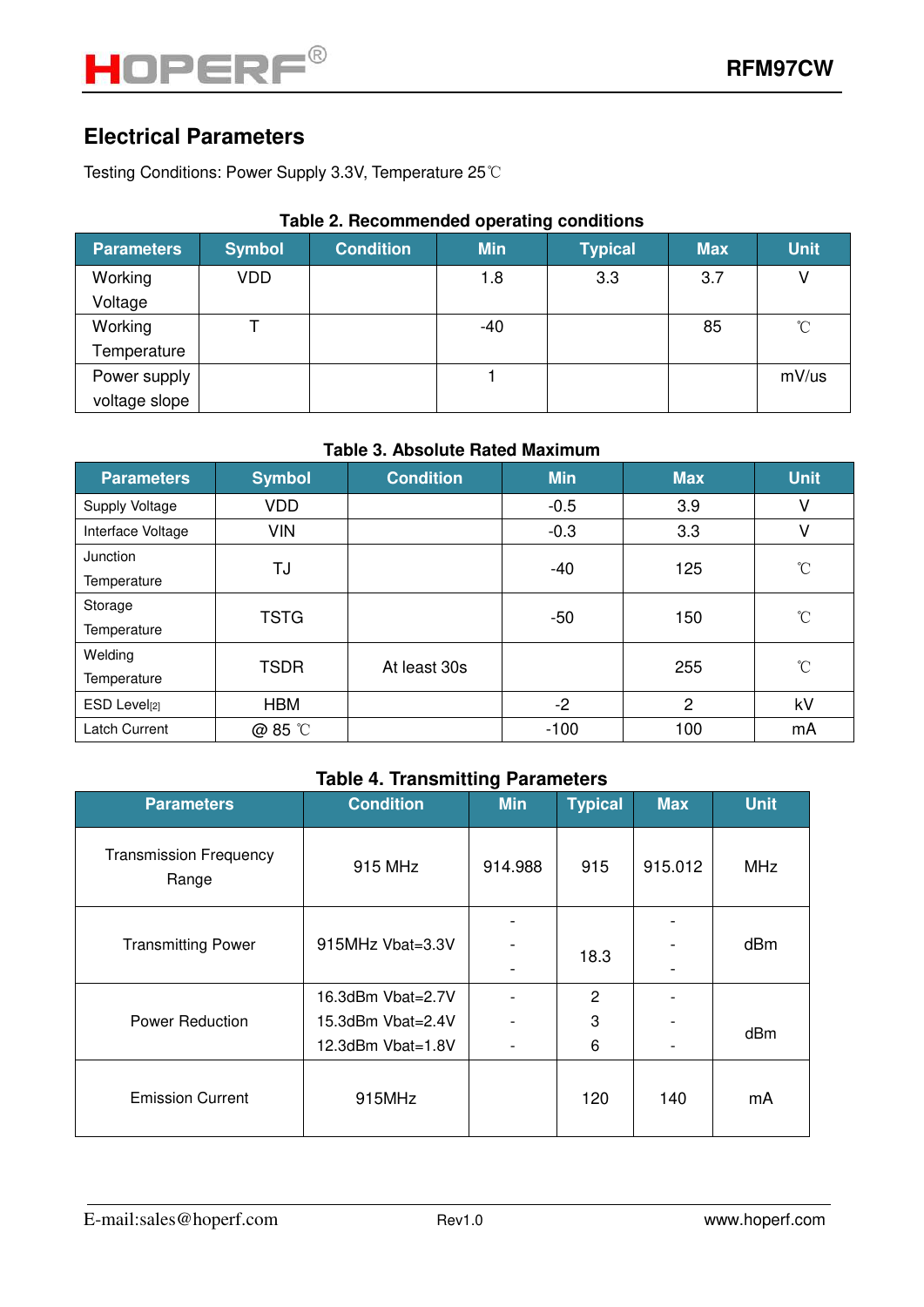

#### **Table 5. Receiving Parameters**

| <b>Parameters</b>            | <b>Condition</b> | <b>Min</b>     | <b>Typical Max</b> |                          | <b>Unit</b> |
|------------------------------|------------------|----------------|--------------------|--------------------------|-------------|
| Receiving Sensitivity (Lora) |                  |                |                    |                          |             |
| SF12 BW125KHZ, CR4/5         | 915MHz           | $\blacksquare$ | -138               | $\overline{\phantom{0}}$ | dBm         |
|                              |                  |                |                    |                          |             |

## **Module Outline Dimension Diagram**



**Pic 2. Module Outline Dimension Diagram**